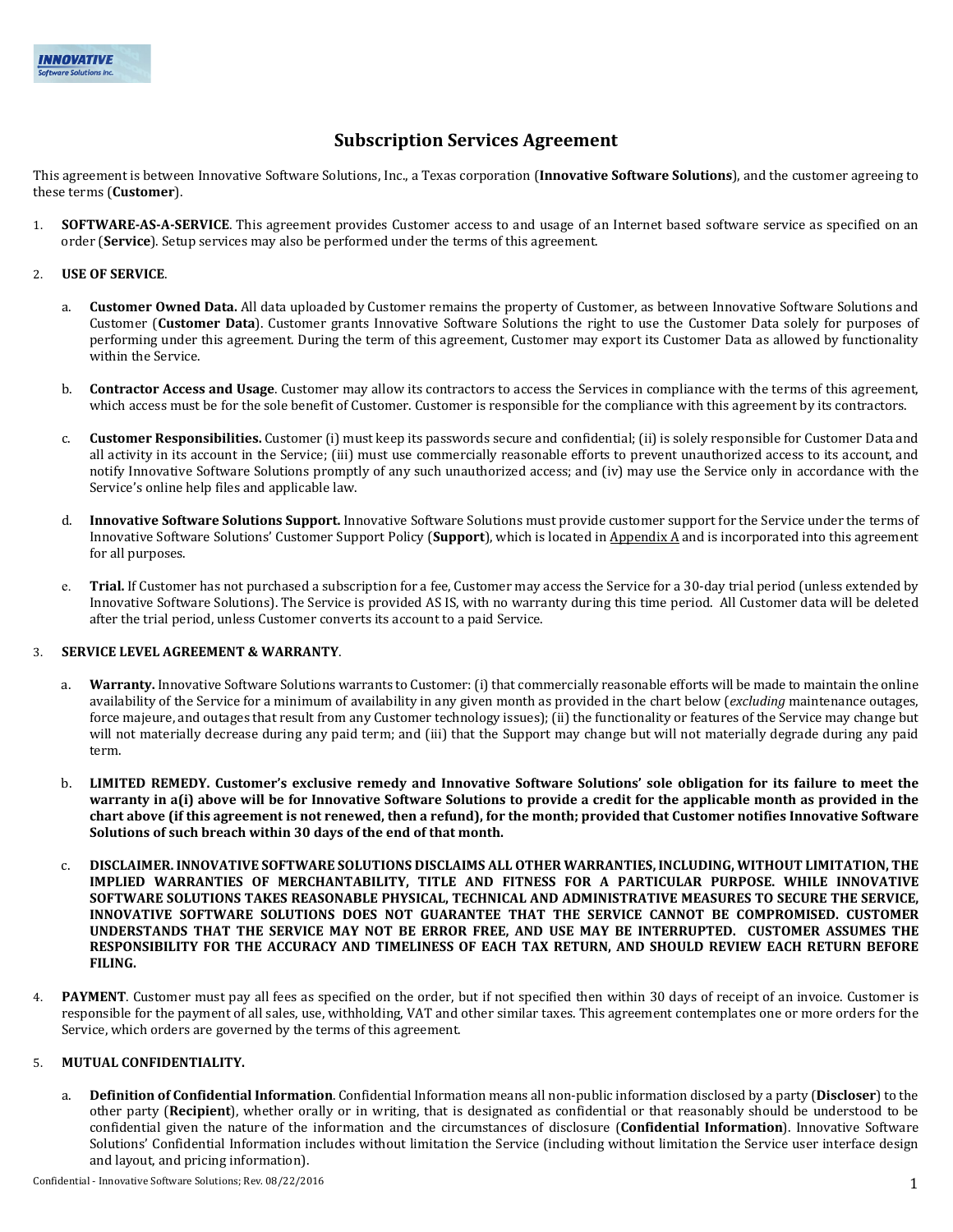- b. **Protection of Confidential Information**. The Recipient must use the same degree of care that it uses to protect the confidentiality of its own confidential information (but in no event less than reasonable care) not to disclose or use any Confidential Information of the Discloser for any purpose outside the scope of this agreement. The Recipient must make commercially reasonable efforts to limit access to Confidential Information of Discloser to those of its employees and contractors who need such access for purposes consistent with this agreement and who have signed confidentiality agreements with Recipient no less restrictive than the confidentiality terms of this agreement.
- c. **Exclusions**. Confidential Information *excludes* information that: (i) is or becomes generally known to the public without breach of any obligation owed to Discloser, (ii) was known to the Recipient prior to its disclosure by the Discloser without breach of any obligation owed to the Discloser, (iii) is received from a third party without breach of any obligation owed to Discloser, or (iv) was independently developed by the Recipient without use or access to the Confidential Information. The Recipient may disclose Confidential Information to the extent required by law or court order, but will provide Discloser with advance notice to seek a protective order.

# 6. **INNOVATIVE SOFTWARE SOLUTIONS PROPERTY**.

- a. **Reservation of Rights**. The software, workflow processes, user interface, designs, know-how, and other technologies provided by Innovative Software Solutions as part of the Service are the proprietary property of Innovative Software Solutions and its licensors, and all right, title and interest in and to such items, including all associated intellectual property rights, remain only with Innovative Software Solutions. Customer may not remove or modify any proprietary marking or restrictive legends in the Service. Innovative Software Solutions reserves all rights unless expressly granted in this agreement.
- b. **Restrictions**. Customer *may not* (i) sell, resell, rent or lease the Service or use it in a service provider capacity; (ii) use the Service to store or transmit infringing, unsolicited marketing emails, libelous, or otherwise objectionable, unlawful or tortious material, or to store or transmit material in violation of third-party rights; (iii) interfere with or disrupt the integrity or performance of the Service; (iv) attempt to gain unauthorized access to the Service or their related systems or networks; (v) reverse engineer the Service; or (vi) access the Service to build a competitive service or product, or copy any feature, function or graphic for competitive purposes.
- c. **Aggregate Data.** During and after the term of this agreement, Innovative Software Solutions may use non-personally identifiable Customer Data for purposes of enhancing the Service, aggregated statistical analysis, technical support and other business purposes.

#### 7. **TERM AND TERMINATION.**

- a. **Term**. This agreement continues until all orders have expired.
- b. **Mutual Termination for Material Breach.** If either party is in material breach of this agreement, the other party may terminate this agreement at the end of a written 30-day notice/cure period, if the breach has not been cured.

#### c. **Return of Customer Data.**

- *Within 60-days after termination,* upon request Innovative Software Solutions will make the Service available for Customer to export Customer Data as provided in **Section 2(a).**
- *After such 60-day period,* Innovative Software Solutions has no obligation to maintain the Customer Data and may destroy it.
- d. **Return Innovative Software Solutions Property Upon Termination**. Upon termination of this agreement for any reason, Customer must pay Innovative Software Solutions for any unpaid amounts, and destroy or return all property of Innovative Software Solutions. Upon Innovative Software Solutions' request, Customer will confirm in writing its compliance with this destruction or return requirement.
- e. **Suspension for Non-Payment**. Innovative Software Solutions may temporarily suspend or terminate, or both, the Service if Customer's payment on any invoice is more than 10 days past due.
- f. **Suspension for Violations of Law.** Innovative Software Solutions may temporarily suspend the Service or remove the applicable Customer Data, or both, if it in good faith believes that, as part of using the Service, Customer has violated a law. Innovative Software Solutions will attempt to contact Customer in advance.
- 8. **LIABILITY LIMIT**. **Innovative Software Solutions is not liable for any indirect, special, incidental or consequential damages arising out of or related to this agreement (including, without limitation, an incorrect tax due date calculation, due date alert failure, or any governmental penalty or interest or charge; loss of data, records or information, and lost profits/revenues or costs savings), even if it knows of the possibility of such damage or loss. Innovative Software Solutions' total liability arising out of or related to this agreement (whether in contract, tort or otherwise) does not exceed the amount paid by Customer within the 12 month period prior to the event that gave rise to the liability.**
- 9. **GOVERNING LAW AND FORUM.** This agreement is governed by the laws of the State of Texas (without regard to conflicts of law principles) for any dispute between the parties or relating in any way to the subject matter of this agreement. Any suit or legal proceeding must be exclusively brought in the federal or state courts for Bexar County, TX, and Customer submits to this personal jurisdiction and venue. Nothing in this agreement prevents either party from seeking injunctive relief in a court of competent jurisdiction. The prevailing party in any litigation is entitled to recover its attorneys' fees and costs from the other party.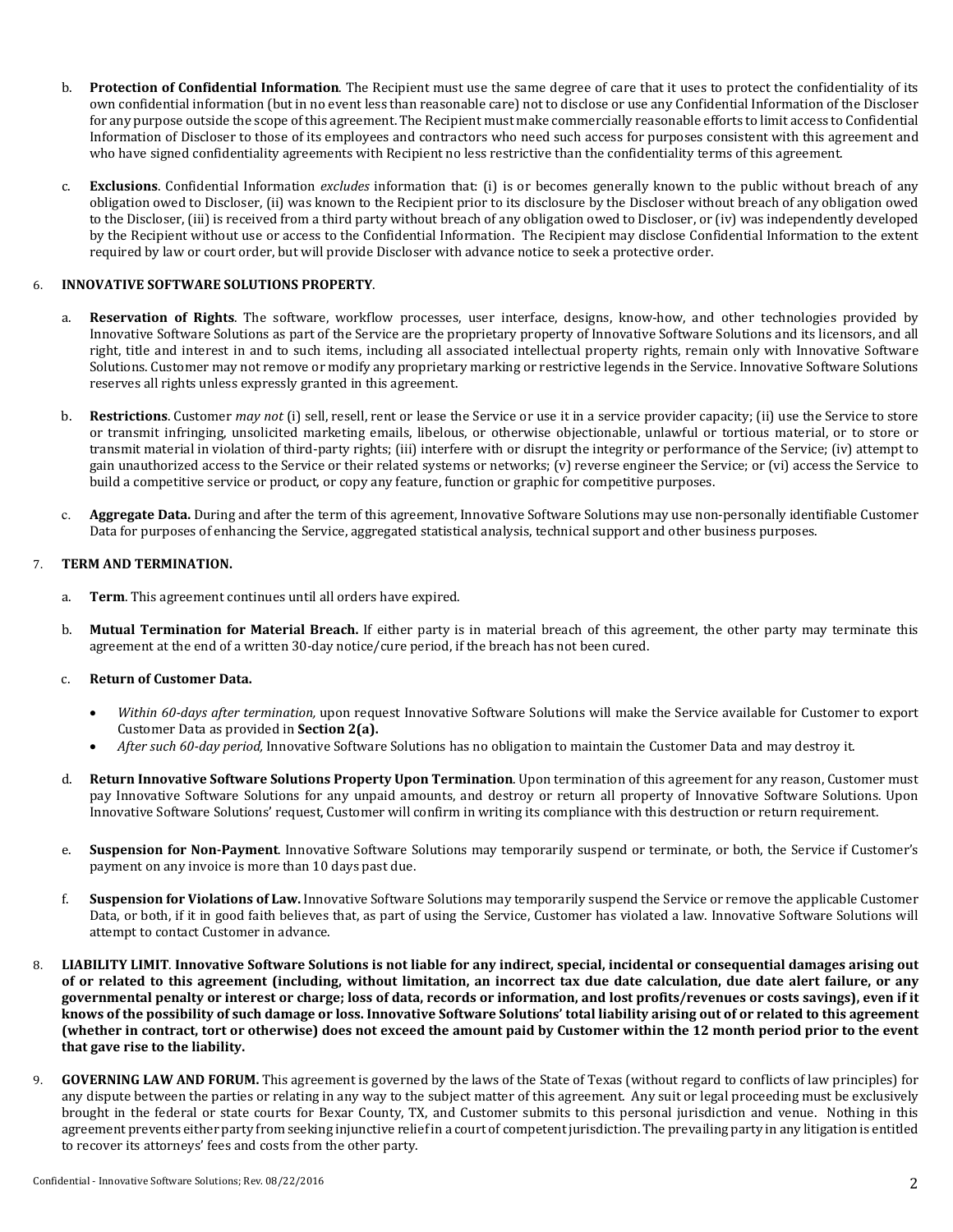### 10. **OTHER TERMS**.

- a. **Entire Agreement and Changes.** This agreement and the order constitute the entire agreement between the parties and supersede any prior or contemporaneous negotiations or agreements, whether oral or written, related to this subject matter. Neither party is relying on any representation concerning this subject matter, oral or written, not included in this agreement. No representation, promise or inducement not included in this agreement is binding. No modification of this agreement is effective unless both parties sign it, and no waiver is effective unless the party waiving the right signs a waiver in writing.
- b. **No Assignment.** Neither party may assign or transfer this agreement or an order to a third party, except that this agreement with all orders may be assigned, without the consent of the other party, as part of a merger, or sale of substantially all the assets, of a party.
- c. **Independent Contractors**. The parties are independent contractors with respect to each other.
- d. **Enforceability and Force Majeure**. If any term of this agreement is invalid or unenforceable, the other terms remain in effect. Except for the payment of monies, neither party is liable for events beyond its reasonable control, including, without limitation force majeure events.
- e. **Money Damages Insufficient**. Any breach by a party of this agreement or violation of the other party's intellectual property rights could cause irreparable injury or harm to the other party. The other party may seek a court order to stop any breach or avoid any future breach.
- f. **No Additional Terms.** Innovative Software Solutions rejects additional or conflicting terms of any Customer form-purchasing document.
- g. **Order of Precedence**. If there is an inconsistency between this agreement and an order, the order prevails.
- h. **Survival of Terms**. Any terms that by their nature survive termination of this agreement for a party to assert its rights and receive the protections of this agreement, will survive. The UN Convention on Contracts for the International Sale of Goods does not apply.
- i. **Feedback**. By submitting ideas, suggestions or feedback to Innovative Software Solutions regarding the Service, Customer agrees that such items submitted do not contain confidential or proprietary information; and Customer hereby grants Innovative Software Solutions an irrevocable, unlimited, royalty-free and fully-paid perpetual license to use such items for any business purpose.

Rev. Dec 18, 2018